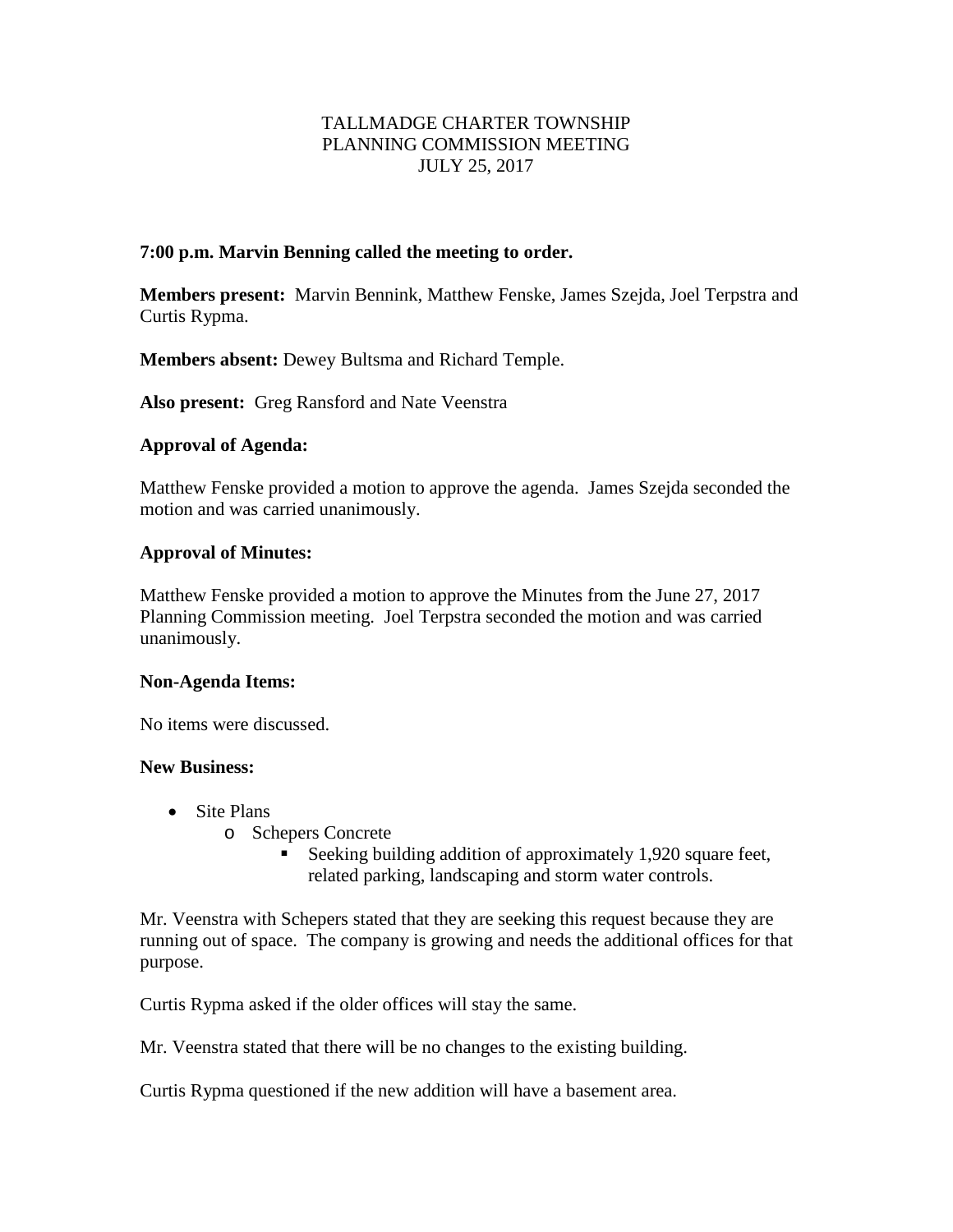Mr. Veenstra stated that the existing building has the basement for storage.

Joel Terpstra stated that the glass meets the requirements of the façade ordinance.

Curtis Rypma asked where the dumpster is located.

Mr. Veenstra stated that the dumpster is located approximately 100 feet from the building. Mr.Veenstra also stated that the dumpster is not screened but it is not visible from the road either.

Matthew Fenske questioned if the proper storm water drainage has been addressed.

Greg Ransford stated that the engineer has been working with the applicant regarding the calculations.

Curtis Rypma asked if there was sufficient amount of lighting.

Mr. Veenstra stated that the only lighting will be to the rear of the building by the storage areas.

Matthew Fenske asked about the sidewalk location.

Mr. Veenstra stated that they have concrete that runs the length of the property and stops short of the next lot the is to the south their property.

Joel Terpstra stated that they will need to connect to the existing concrete and run the entire length of property.

Marvin Bennink asked if the façade meets the ordinance requirements.

Greg Ransford stated that the façade meets the minimum requirements of the brick that runs the entire length of the new addition. Greg Ransford also stated that the applicant will be meeting with the Zoning Board of Appeals to seek a variance regarding the percentage of windows that they are asking for.

Matthew Fenske asked if the fire chief has any comments of concerns with the plan submitted.

Greg Ransford stated that the fire chief has not given a report.

Joel Terpstra provided a motion to approve the site plan as submitted with the following conditions:

- 1. A enclosure must be added to screen the dumpster.
- 2. Applicant must connect existing concrete to run the entire length of property.
- 3. Must stripe lot for additional parking.